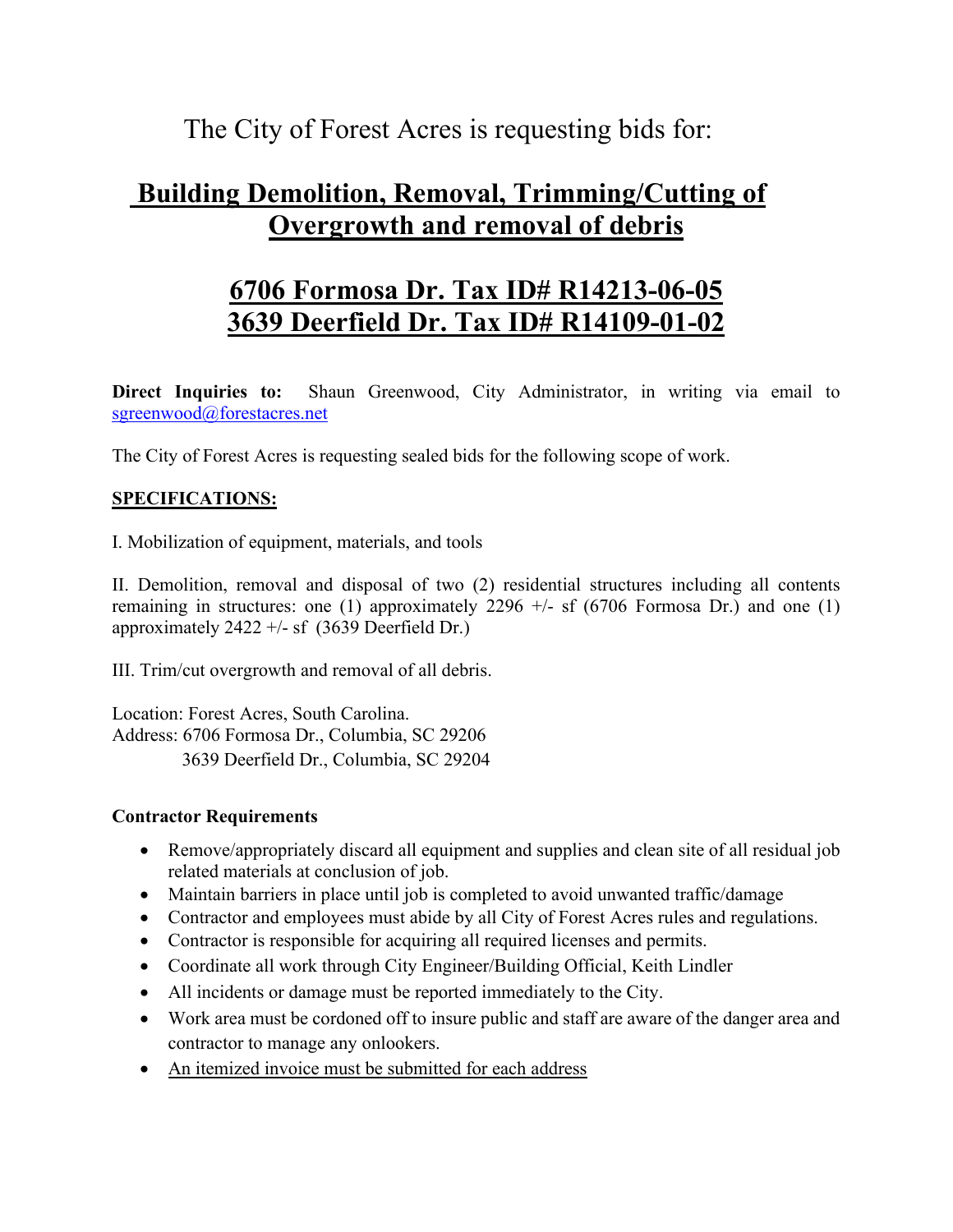#### **Scope of Work**

- Demolish and remove two (2) abandoned residential structures.
- Trim/cut and dispose of overgrowth at each address.
- All holes and irregularities must be filled in and repaired to match the subsequent area.
- The work area must be level and safe to walk on at the completion of the job
- Remove and legally dispose of all trash and materials
- Bid must include all fees, freight, taxes, and materials.

#### **Terms and Conditions:**

.

Contractor must have experience and qualified personnel performing and overseeing the work.

All work is to be performed according to all applicable Federal, state and local regulations.

Pricing should be valid for 30 Days.

Vendor shall not outsource to another vendor without written permission from The City of Forest Acres.

Indemnification and Insurance - The successful vendor(s) shall indemnify and hold the City of Forest Acres and its officers, agents, employees and assigns, harmless from any liability imposed for injury whether arising before or after completion of work hereunder, or in any manner directly or indirectly caused, occasioned or contributed to, or claimed to be caused, occasioned or contributed to, in whole or in part, by reason of any act or omission, including strict liability or negligence of vendor, or of anyone acting under vendor's direction or control or on its behalf, in connection with or incident to, or arising out of the performance of this contract. The successful vendor shall maintain and shall require all of its subcontractors to maintain general insurance. Proof of this insurance must list the City of Forest Acres as additionally insured. Proof of Workers Compensation insurance is also required prior to the vendor or any subcontractors commencing work on City property.

#### **SUBMISSION OF PROPOSALS**

Sealed bids received after the above date and time will be considered late and will not be accepted. The City of Forest Acres will not pay costs incurred in the bid preparation, including the costs for printing, demonstration, negotiation process, etc. All costs for the preparation of the bid shall be borne by the respondent. The deadline for receipt of proposals is **5 p.m. local time, March 18, 2022** to the attention of

Shaun Greenwood City Administrator 5209 N. Trenholm Rd Columbia, SC 29206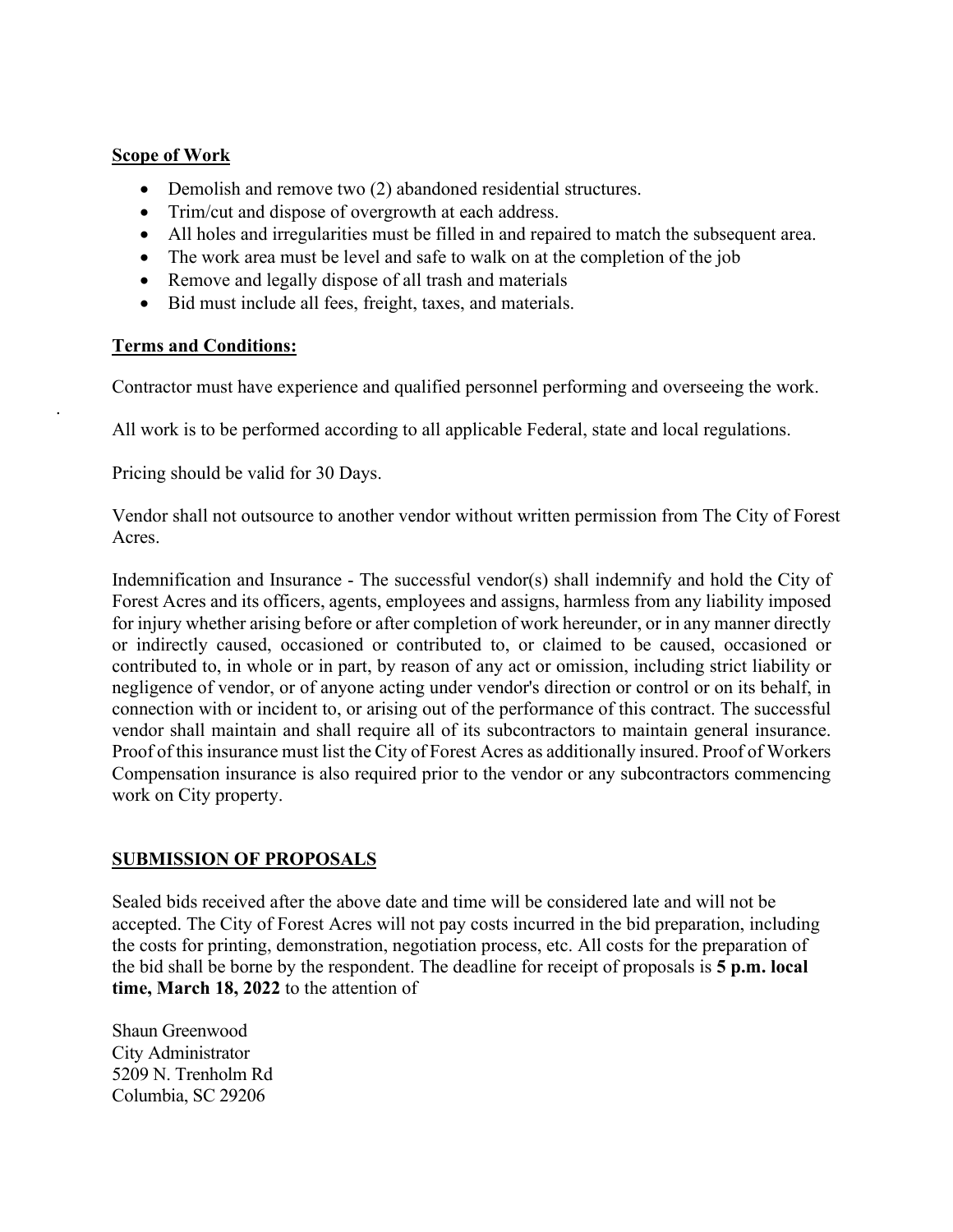The City will conduct a site visit for each property for any potential bidders on March 1, 2022 at 1:00PM at 6706 Formosa Dr. and 3:00PM at 3639 Deerfield Dr.

Proposals must arrive no later than the time listed above. Proposals arriving after that time will be rejected. Each proposal must be enclosed in a sealed envelope and labeled: **Bid # 22-001 Building Demolition, Removal, Trimming/Cutting of Overgrowth and removal of debris.** The City will conduct a virtual bid ( <https://us02web.zoom.us/j/82287499899>) opening on March 21, 2022 at 11 am. The link for the bid opening will be posted on the City of Forest Acres Website [www.forestacres.net](http://www.forestacres.net/)

#### **RIGHT TO REJECT BIDS**

The City of Forest Acres reserves the right to reject any and all bids or any part of any proposals, to waive minor defects or technicalities, or to solicit new bids on the same project or on a modified project which may include portions of the originally proposed project as the City of Forest Acres may deem necessary in its best interest. The City also reserves the right to negotiate with any respondent, all or part of any bids that is in the best interest of the City. The City of Forest Acres shall reserve the right to select the proposal that is most advantageous to the City.

#### **INTERPRETATIONS AND ADDENDA**

No interpretation made to any respondent as to the meaning of the bid request shall be binding on the City of Forest Acres unless repeated in writing and distributed as an addendum by the City of Forest Acres. Interpretations and/or clarification shall be requested in writing from the City of Forest Acres, Shaun Greenwood, City Administrator.

## **CONFIDENTIALITY OF DOCUMENTS**

All responses to the bid request submitted by vendors shall be deemed public documents at the time opened by City of Forest Acres. The bid request is intended to be worded in a manner so as not to elicit proprietary information from the vendor. If proprietary information is submitted as part of the bid, such information is to be labeled proprietary and be accompanied with a request that the information is to be returned by the City of Forest Acres to the respondent.